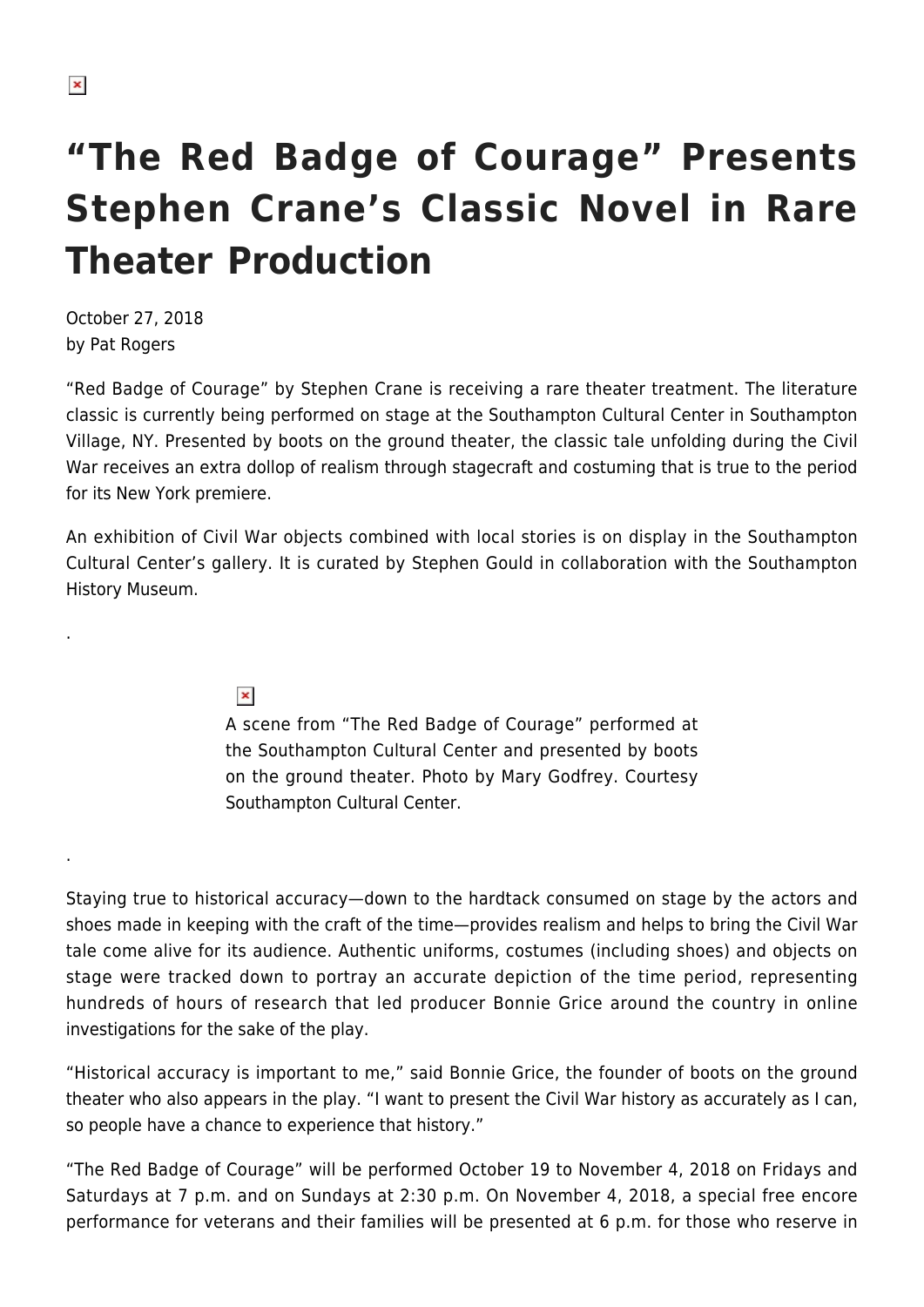## advance.

.

.

.

.

.

 $\pmb{\times}$ 

A scene from "The Red Badge of Courage" performed at the Southampton Cultural Center and presented by boots on the ground theater. Photo by Mary Godfrey. Courtesy Southampton Cultural Center.

The Red Badge of Courage centers on Henry Fleming, a young Union soldier who battles his inner demons as he runs from and eventually faces his greatest fears. Published in 1895, the Red Badge of Courage is considered one of the first great war novels and has never gone out of print.

Rarely performed, Grice thought the story springing from literature was the perfect follow up to her company's first production in April 2018. Also pulling from literature that is a staple of many school English classes, boots on the ground theater opened its program with Helen Keller's story portrayed in "The Miracle Worker" for six performances only at the Southampton Cultural Center.

 $\pmb{\times}$ 

Thomas Schiavoni as Henry Fleming in "The Red Badge of Courage" performed at the Southampton Cultural Center and presented by boots on the ground theater. Photo by Mary Godfrey. Courtesy Southampton Cultural Center.

Grice's interest in forming a company sprung from the joy she experienced in bringing history to life in site-specific theatrical re-enactments of Victorian Mourning rituals for the Southampton History Museum in 2016 and 2017. As an actress, she has appeared on the Southampton Cultural Theater stage under the direction of Michael Disher.

"The Red Badge of Courage" is the first full-run production presented by the new theater company and offers three weeks of weekend performances.

 $\pmb{\times}$ 

A scene from "The Red Badge of Courage" performed at the Southampton Cultural Center and presented by boots on the ground theater. Photo by Mary Godfrey. Courtesy Southampton Cultural Center.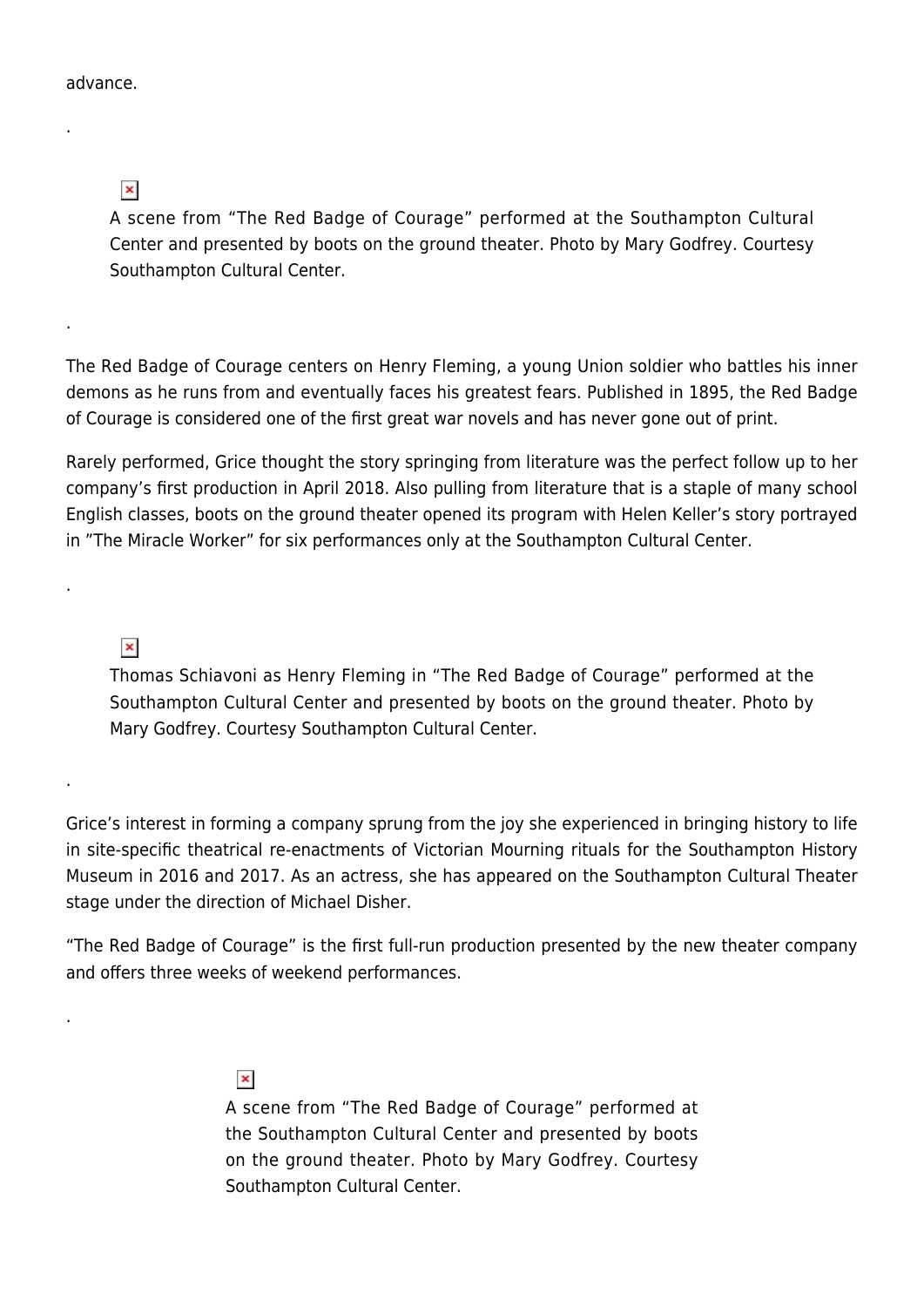The novel was the play was adapted for stage by playwright Catherine Bush. Directed by Josephine Teresi-Wallace, the cast includes experienced actors, high school thespians and veteran of Iraq and a Wounded Warrior. The production tapped into the expertise of Vietnam veteran Captain Joseph Bilardello, a Commander of the 67th NYC Civil War Reenactors, as consultant. He will give a talk after each student school productions, held during the day, Grice said.

The cast features Thomas Schiavoni, as the lead Henry Fleming, along with Ethan Sur, Bonnie Grice, Richard Adler, Robert Nelson, Mitch Selden, Deyo Trowbridge and Christopher Levi.

 $\pmb{\times}$ 

.

.

.

.

.

A scene from "The Red Badge of Courage" performed at the Southampton Cultural Center and presented by boots on the ground theater. Photo by Mary Godfrey. Courtesy Southampton Cultural Center.

Grice's love of history can also be found just outside of the theater where an exhibition of Civil War artifacts is displayed and accompanied by wall text panels. Wanting to ground Crane's story for a Hamptons audience, Grice and her husband, Steve Gould, traced a local connection to Alonzo Foster, who lived in Hampton Bays in the mid-1800s and enlisted in the war, Grice said.

One story that Foster passed down was how his Forage Cap took a bullet that was meant for him, passing so close that it removed hair from his head, Grice said, relaying a passage from Foster's writing found during their research. In a coincidence, the same type of Forage Cap that Foster would have worn was found in the collection of the Southampton History Museum. A single hole is evident in the cloth where a bullet blazed through.

"We can't say this is definitely Alonzo Foster's hat, but it seems as if it could be," Grice said. Objects from Foster's life are part of the Southampton History Museum's collection that make speculation on the connection intriguing.

> $\pmb{\times}$ Forage Cap, Collection of the Southampton History Museum, 2009.1.294. Photo courtesy Steve Gould.

The exhibition accompanying the play at the Southampton Cultural Center includes a Pistol Cartridge Box and Rifle Carriage Box from the uniform of Alonzo Foster, which was donated by his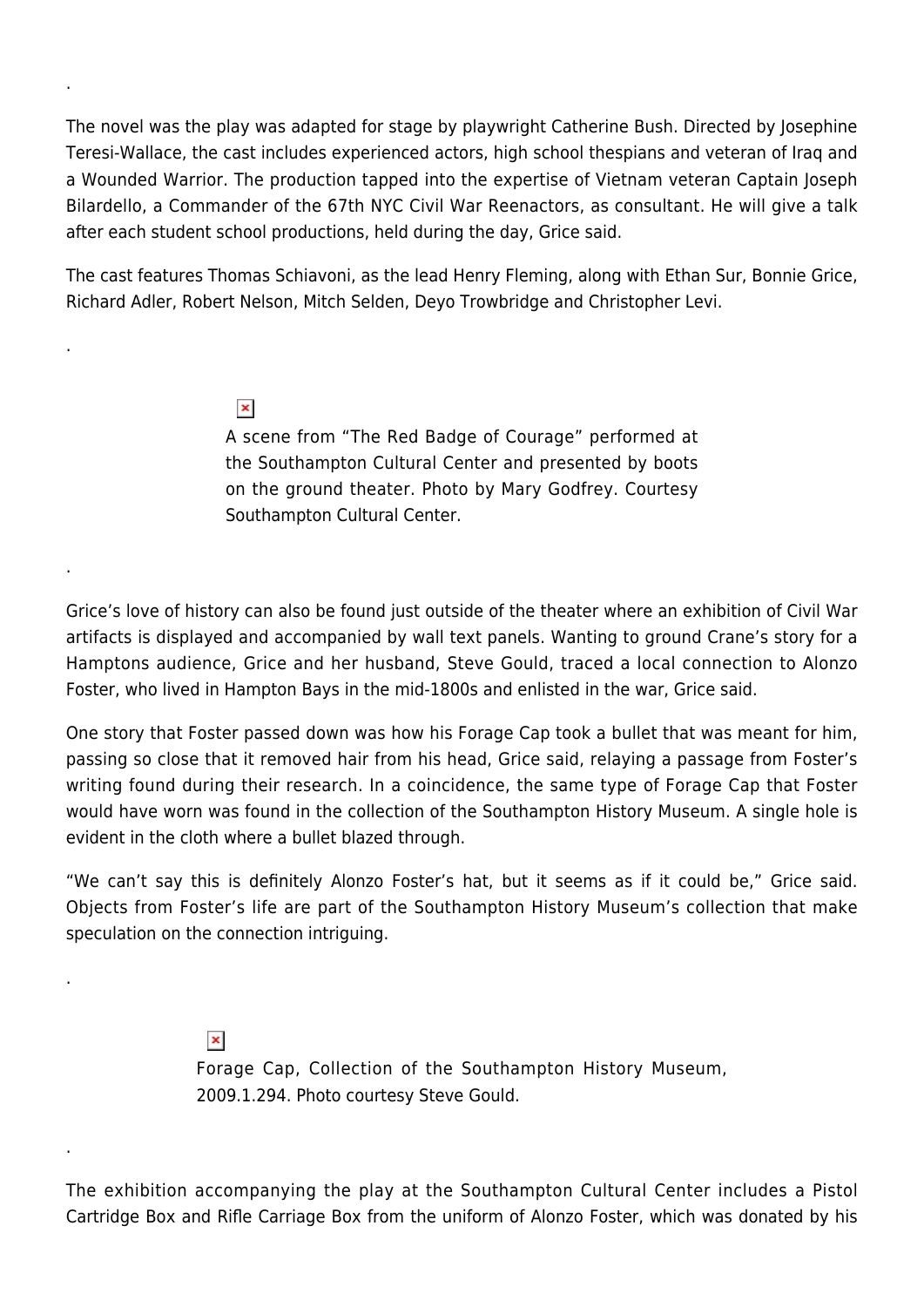son, Clarence D. Foster, to the Southampton History Museum. Also displayed are a letter from a solder, carte de visites of Lincoln, Grant, General Hooker (a union commander at Chancellorsville) and from an unknown union cavalry soldier, from Gould's grandfather's collection.

Gould's grandfather, who collected Civil War artifacts, inspired Gould's interest in the Civil War along with a general interest in history and military history, he explained in an email.

"The Civil War is particularly compelling, given the division of our country and the sacrifice of so many to end slavery," Gould wrote. "I have been lucky to work with the Southampton History Museum and being able to bring Alonzo's story to life.

## $\pmb{\times}$

.

.

.

.

Installation view of an exhibition of objects from the Civil War Era presented at the Southampton Cultural Center. Photo courtesy Steve Gould.

Grice shares her husband's enthusiasm for history, the importance of the Civil War and for the way literature can resonate for generations of readers such as the brilliance of Crane's novel as done since its publication in 1895, she said. History has much to teach us about the past that can be applied to the present, she said.

Bringing Crane's slice of history to the stage has also allowed local talent to shine as a troupe. Combining student actors with seasoned adult ones is another satisfying aspect of presenting "The Red Badge of Courage."

"I love having the combination of student actors and adult professionals," Grice said. "It's not necessarily something that's given to students; the ability to be in a play that's seen by adult audiences and student audiences and for them to have first hand experience in the craft and art of theater."

For audiences, "The Red Badge of Courage" provides the chance to see literature live, history at work and to see some of the talent that lives among them.

## $\pmb{\times}$

A scene from "The Red Badge of Courage" performed at the Southampton Cultural Center and presented by boots on the ground theater. Photo by Mary Godfrey. Courtesy Southampton Cultural Center.